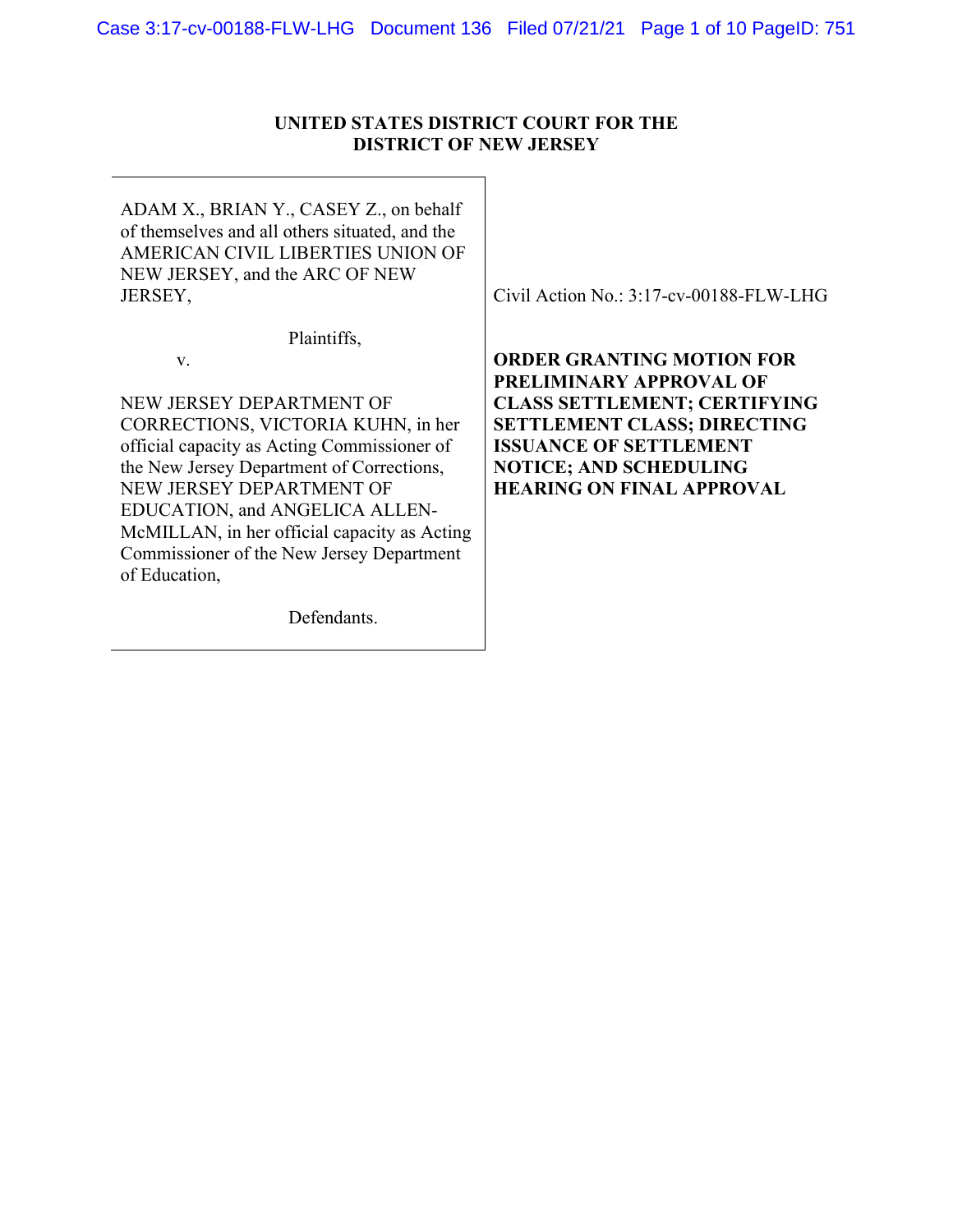WHEREAS, Adam X., Brian Y., Casey Z., the American Civil Liberties Union of New Jersey and the Arc of New Jersey filed a putative class action lawsuit in the United States District Court for the District of New Jersey (No. 3:17-cv-00188-FLW-LHG) (the "Action") with allegations related to the failure to provide special education or related services and equal educational access to students with disabilities in violation of the Individuals with Disabilities Education Act ("IDEA"), Title II of the Americans with Disabilities Act ("ADA"), and Section 504 of the Rehabilitation Act of 1973 ("Section 504") (ECF No. 1, 26);

WHEREAS, the Plaintiff Class seeks relief against the New Jersey Department of Corrections ("DOC"); Victoria Kuhn, in her official capacity as Acting Commissioner of the DOC; the New Jersey Department of Education ("DOE"); and Angelica Allen-McMillan, in her official capacity as Acting Commissioner of the DOE (collectively, "Defendants") for alleged violations of IDEA, 20 U.S.C. § 1400 *et seq*.; Title II of the ADA, 42 U.S.C. § 12101, *et seq.* and Section 504, 29 U.S.C. § 794;

WHEREAS Named Plaintiffs and Defendants (collectively, the "Parties"), through their respective counsel entered into a Settlement Agreement on July 15, 2021, which if approved by the Court resolves the class claims raised in this Action by Plaintiffs and is subject to judicial enforcement under 18 U.S.C. § 3626(g)(6);

WHEREAS Plaintiffs have moved the Court, pursuant to Rule  $23(e)(1)(c)$  for: (i) certification of a plaintiff class; (ii) preliminary approval of the proposed Settlement, a copy of which is attached as Exhibit 1 to the Declaration of Jeanne LoCicero ("LoCicero Decl."), dated July 15, 2021; (iii) approval of the Notice of Proposed Settlement of Class Action ("Class Notice," comprised of the Full Notice, One-Page Flyer, and Compensatory Education Form), a copy of which is attached as Exhibit 2 to the LoCicero Decl.; (iv) approval of a plan for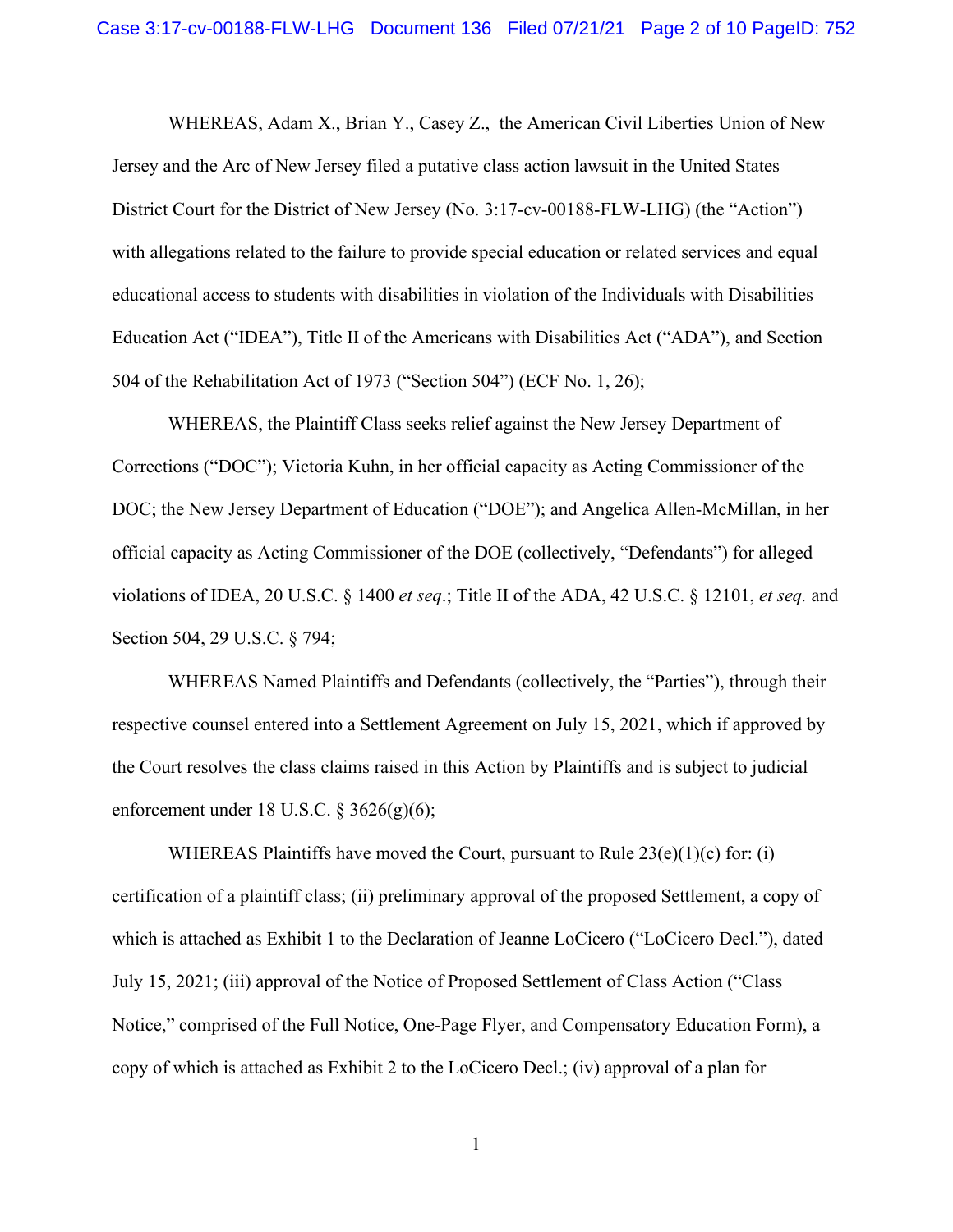providing notice to the Class, as set forth below; and (v) assuming the preliminary approval is granted, for a Fairness Hearing to be conducted no earlier than 90 days after the date that preliminary approval is granted; and

WHEREAS Defendants do not oppose Plaintiffs' Motion;

WHEREAS the Court has presided over proceedings in the above-captioned action and has reviewed the pleadings and papers on file, and finds good cause appearing,

IT IS HEREBY ORDERED AS FOLLOWS:

1. Unless otherwise stated, the terms in this Order have the meaning set forth in the

Settlement Agreement (LoCicero Decl., Exhibit 1).

2. The Court has jurisdiction over the subject matter of this action and personal

jurisdiction over the Named Plaintiffs, the proposed certified class, and the Defendants.

3. The Action is certified as a class action pursuant to Rule 23 of the Federal Rules

of Civil Procedure on the following terms:

a. The proposed Class is certified pursuant to Rules  $23(a)$  and  $23(b)(2)$  of the

Federal Rules of Civil Procedure for purposes of settlement as follows:

All individuals who are or were housed at any DOC Prison at any point between January 11, 2015 through the Effective Date and who: (1) were identified as being entitled to special education services and reasonable educational accommodations, or (2) were not identified but had a verified Individual Education Plan ("IEP") during or prior to their period of incarceration with DOC, or (3) were not identified but had been diagnosed with an educational disability and for whom IEP development began but did not conclude prior to their period of incarceration with the DOC, or (4) were under age 18 when they entered DOC custody, were born after January 11, 1993, and did not have a high school diploma when they entered DOC custody.

b. The class meets the requirements for class certification under Rule 23(a) of the

Federal Rules of Civil Procedure because (1) the number of class members is so

numerous that joinder of all class members is impracticable; (2) there are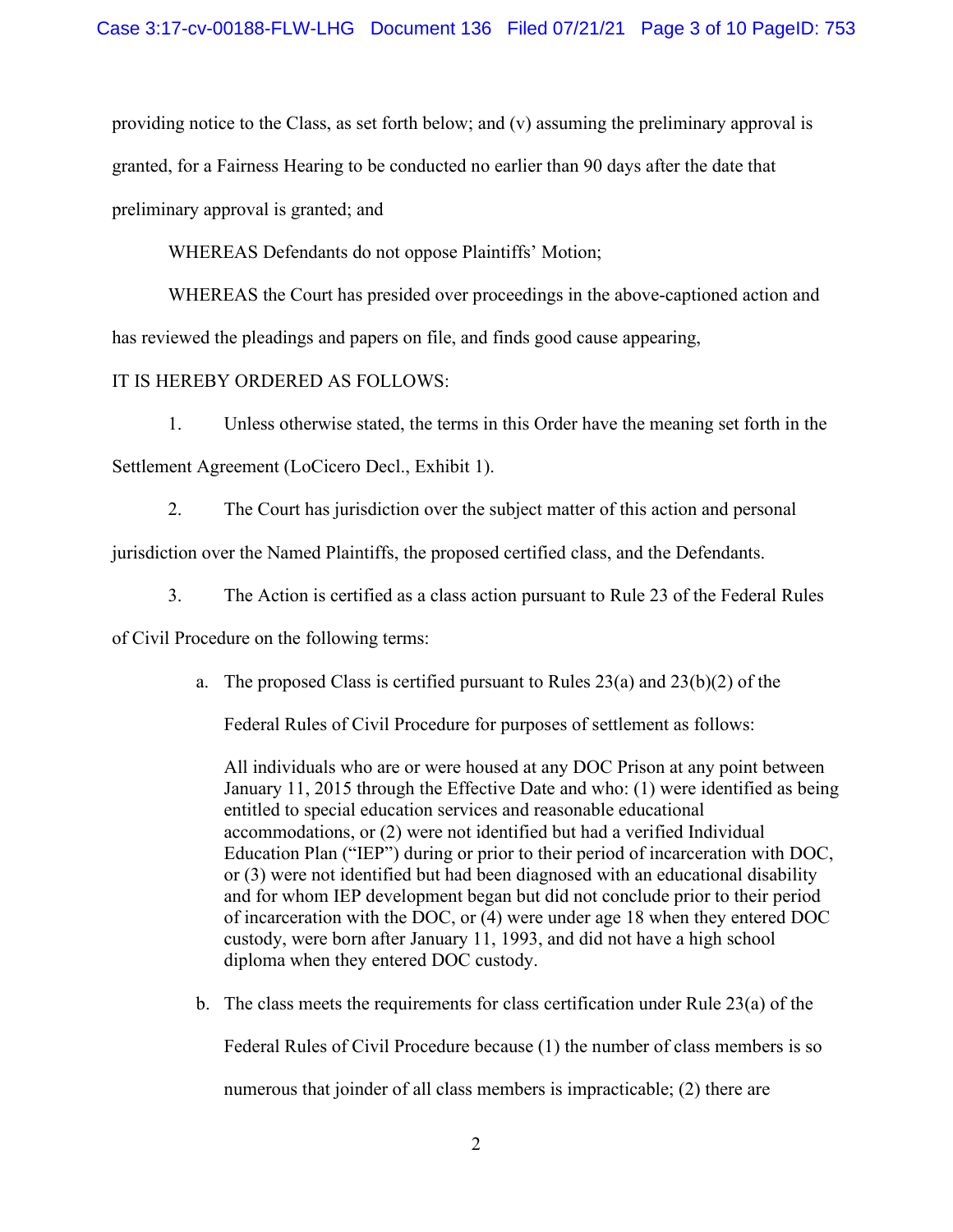questions of law or fact common to the class; (3) the claims of the Named Plaintiffs are typical of those of the class; and (4) the Named Plaintiffs and their counsel will fairly and adequately protect the interests of the class.

- c. As required by Rule  $23(a)(1)$  of the Federal Rules of Civil Procedure, the class is "so numerous that joinder of all members is impracticable." There are well over 40 individuals who meet the class definition. Counsel for the parties represent that there are an estimated 422 putative class members. LoCicero Decl., Exhibit 3.
- d. As required by Rule  $23(a)(2)$  of the Federal Rules of Civil Procedure, there are a number of questions of law or fact common to the class. These questions concern (1) whether Defendants provided the special education services that class members were legally entitled to receive, and (2) the DOC Defendants' disciplinary policies surrounding administrative segregation or other close custody housing statuses, including whether class members' disabilities were taken into account in the disciplinary process. Additionally, there are common answers that will resolve these questions: The Court and the Parties can reach these answers by addressing Defendants' policies and practices, without the need to examine the individual circumstances of any of the Plaintiffs or class members, as the relief at issue includes the implementation of processes, programs, and generally-applicable policies to ensure the special education rights of class members are protected. These include new DOC-wide policies to ensure appropriate development and implementation of IEPs, a manifestation determination process, and teacher-led cell-side instruction that does not rely primarily on independent worksheet completion. Finally, all class members will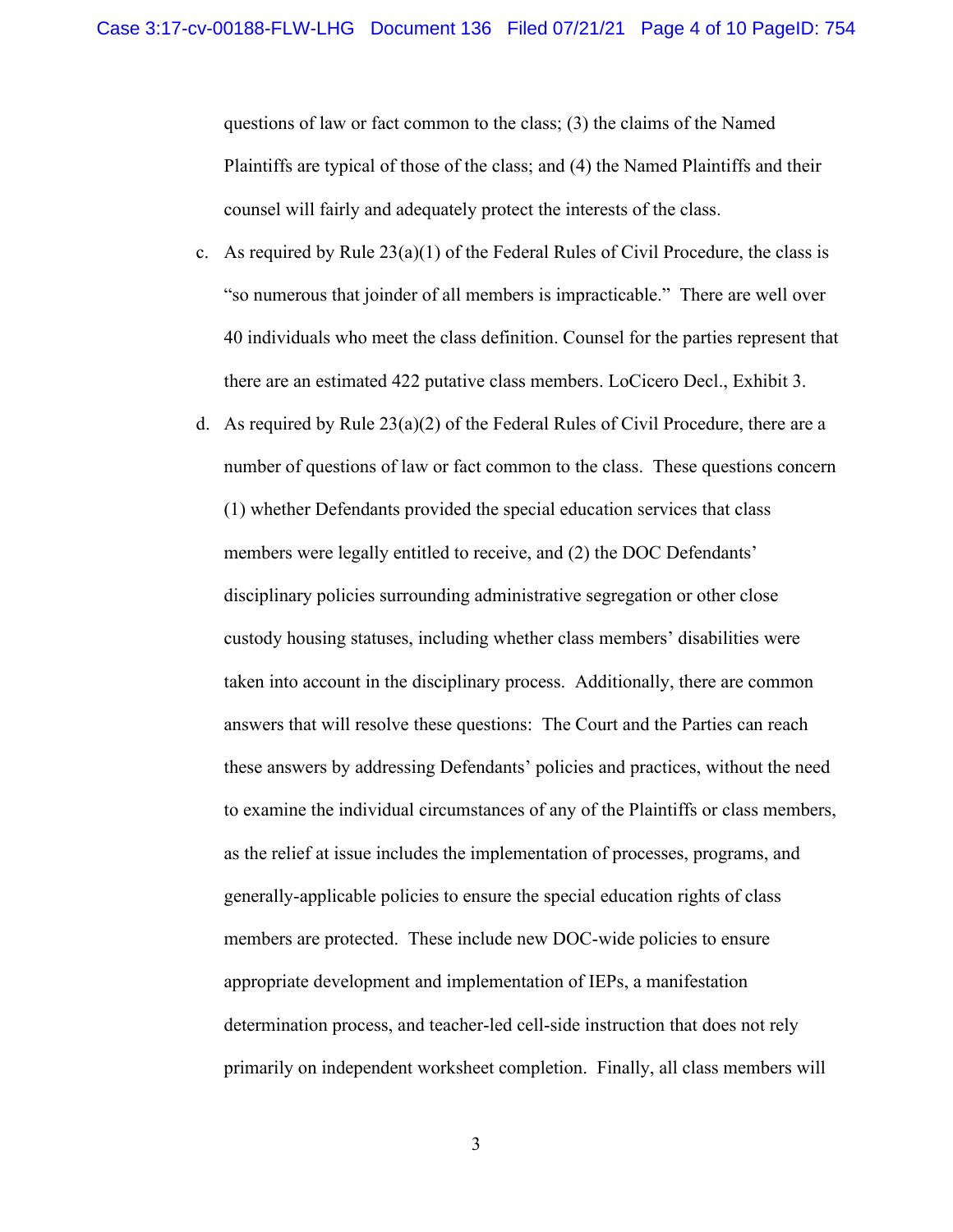be able to participate in the new compensatory education program, whereby they may have their educational records reviewed by the External Monitor to determine if they are eligible to receive appropriate compensatory education.

- a. As required by Rule  $23(a)(3)$  of the Federal Rules of Civil Procedure, the Named Plaintiffs' claims are typical of the claims of the class. Like the Individual Named Plaintiffs, each class member's claims arise from their incarceration in DOC prisons and their alleged denial of special education services and accommodations during that time, in violation of the IDEA, the ADA, and Section 504. The two Organizational Named Plaintiffs' claims are also typical of the rest of the class in that they arose from the same conduct by Defendants.
- b. As required by Rule  $23(a)(4)$  of the Federal Rules of Civil Procedure, the Named Plaintiffs fairly and adequately protect the interests of the plaintiff class in that (i) Named Plaintiffs Adam X., Brian Y., Casey Z., the Arc of New Jersey, and the ACLU of New Jersey do not have interests that are antagonistic to the interests of the class because all allege harm by Defendants' conduct and all will benefit from the relief requested in this Action; and (ii) the proposed class counsel, the ACLU of New Jersey Foundation, Disability Rights Advocates, and Proskauer Rose LLP, are all qualified, experienced, and capable of protecting and advancing the interests of the class.
- c. As required by Rule 23(b)(2) of the Federal Rules of Civil Procedure, Defendants' actions apply generally to the class, so that final injunctive relief is appropriate to the class as a whole.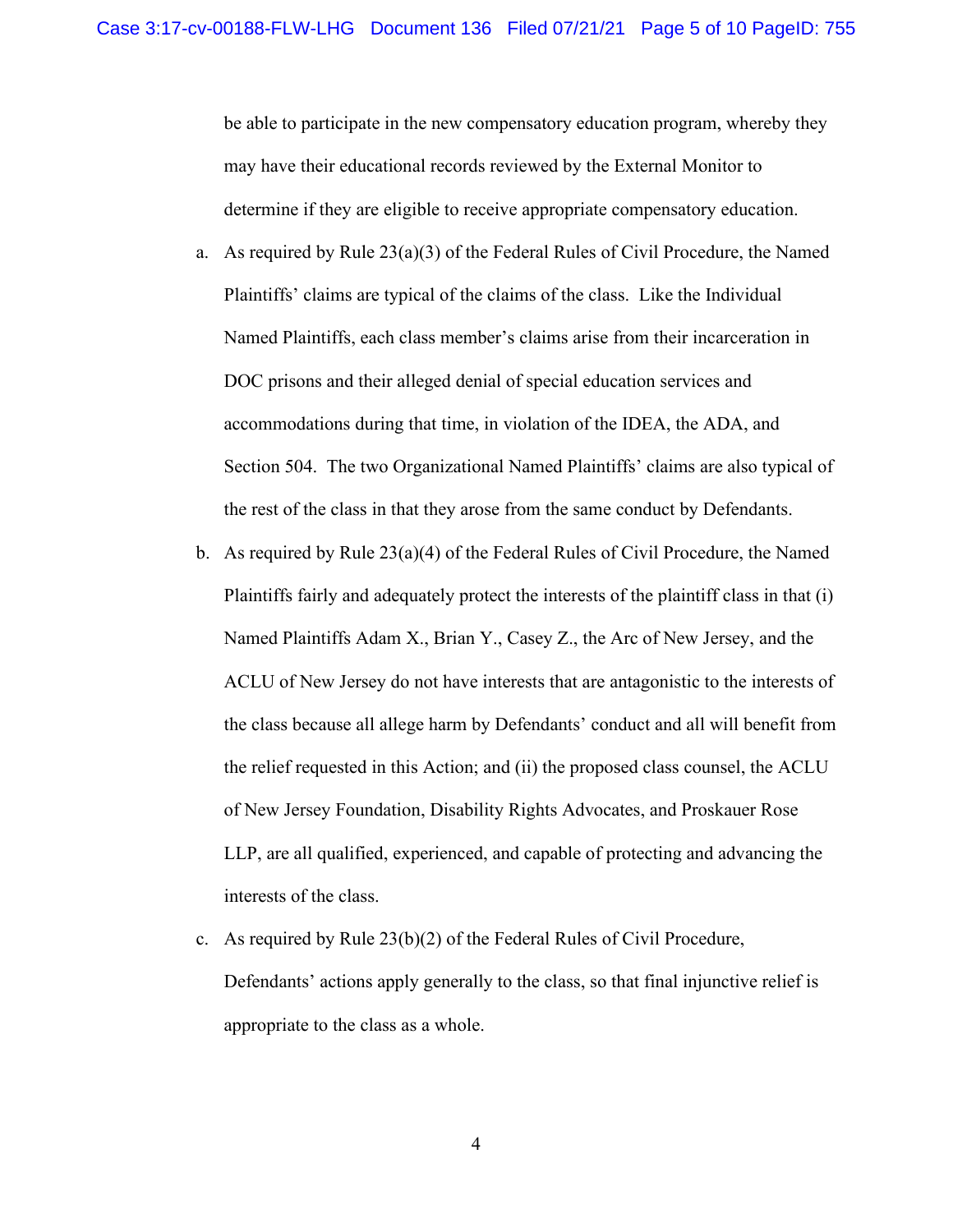4. The Court hereby appoints Plaintiffs Adam X., Brian Y., Casey Z., the Arc of New Jersey, and the ACLU of New Jersey as Class representatives.

5. The Court hereby appoints the ACLU of New Jersey Foundation, Disability Rights Advocates, and Proskauer Rose LLP, Plaintiffs' attorneys of record, as Class Counsel.

6. The Proposed Settlement Agreement is fair and warrants the dissemination of notice to the Class Members apprising them of the settlement.

7. The Court hereby grants preliminary approval of the terms and conditions contained in the proposed Settlement Agreement.

8. The Court preliminarily finds that the terms of the Settlement Agreement appear to be within the range appropriate for possible approval, pursuant to Rule 23(c) of the Federal Rules of Civil Procedure and applicable law.

9. As stipulated to and represented by the Parties in the Settlement Agreement, the Court makes the following preliminary findings regarding the Prison Litigation Reform Act, 18 U.S.C. § 3626(a): (i) the education services provided at DOC prisons necessitate the remedial measures contained in the Agreement; (ii) the prospective relief in the Agreement is narrowly drawn, extends no further than necessary to correct the violations of federal rights as alleged by Plaintiffs in their Complaint, is the least intrusive means necessary to correct these violations, and will not have an adverse impact on public safety or the operation of a criminal justice system; and (iii) the Agreement complies in all respects with 18 U.S.C. § 3626(a). Should the Court grant final approval, the terms of the Agreement shall be entered by the Court in an enforceable order, based upon the consent and acquiescence of the Parties, 18 U.S.C. §  $3626(g)(1)$ , and shall be subject to judicial enforcement, 18 U.S.C. § 3626(g)(6).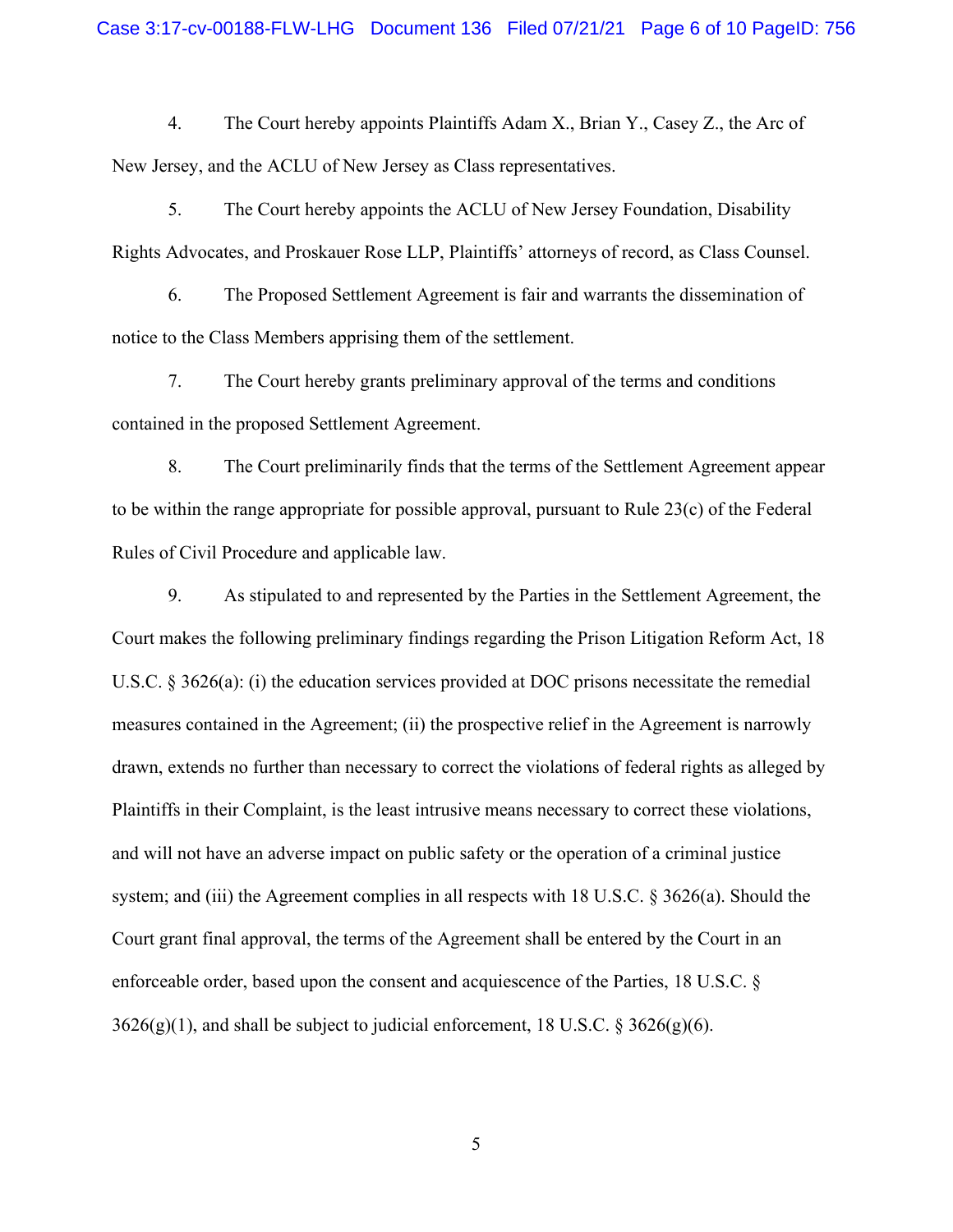10. The Court hereby approves the Class Notice annexed as Exhibit 2 to the LoCicero Declaration.

11. Within twenty-one days of this Order Granting Preliminary Approval, the Class Notice shall be disseminated to the Class, substantially in the form attached as Exhibit 2 to the LoCicero Declaration by the following means:

- a. The DOC will post the Class Notice at every DOC Prison in the law library and classrooms or any other spaces where students receive general educational services.
- b. Plaintiffs' Counsel will be provided reasonable access to meet or communicate with the following people in DOC custody to explain the terms of the Proposed Settlement: (1) all students eligible for special education and (2) all people who were under 18 and did not have a high school diploma when they entered DOC custody and who were born after January 11, 1993.
- c. The DOC will mail:
	- i. The Class Notice to the following people who were in DOC custody on or after January 11, 2015 and are no longer in DOC custody: (a) all students who were eligible for special education and related services at that time, and (b) all people who were under 18 and did not have a high school diploma when they entered DOC custody and who were born after January 11, 1993.
	- ii. The One-Page Flyer to all other students who were eligible under the State Facilities Education Act and in DOC custody on or after January 11, 2015 and are no longer in DOC custody.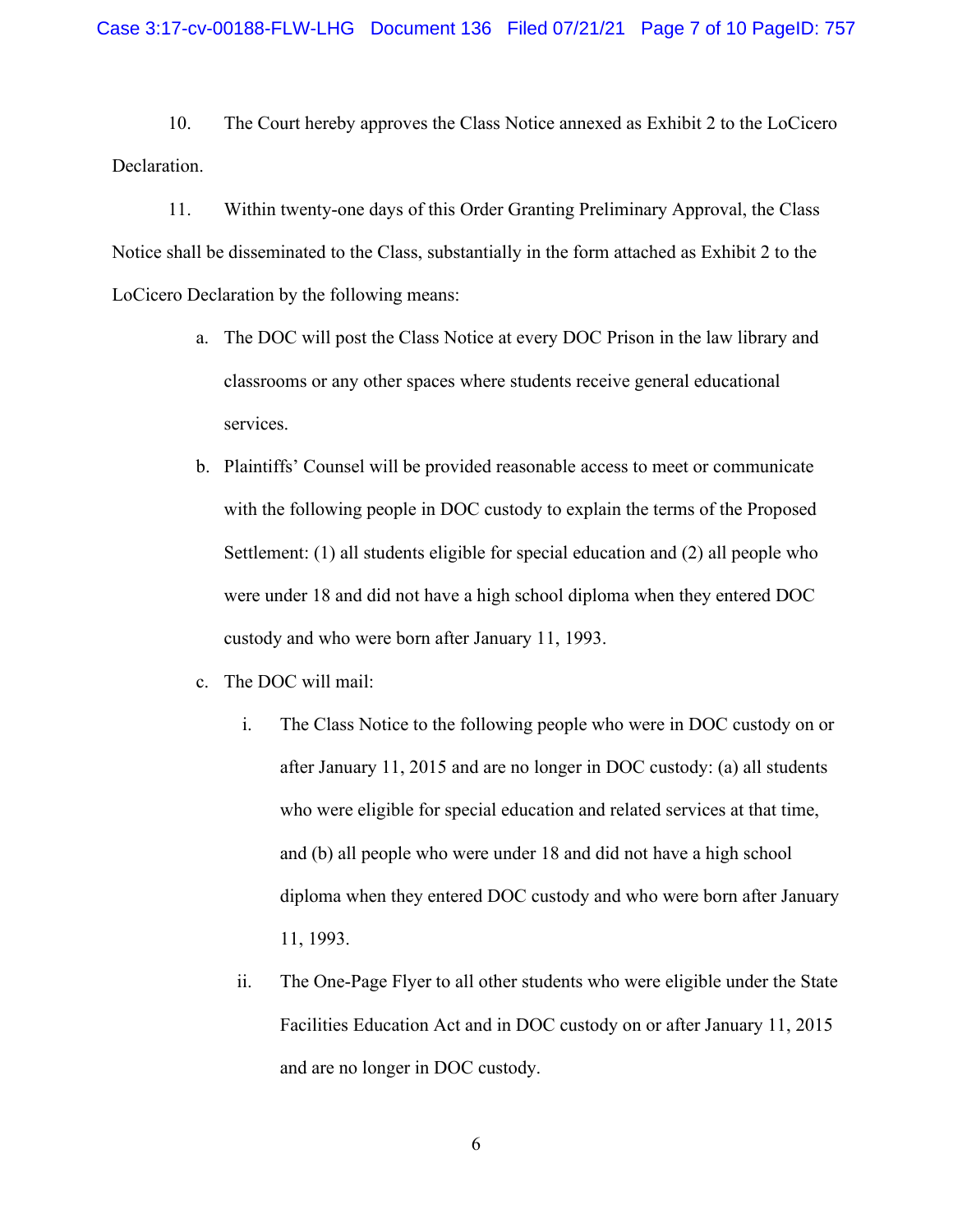d. The DOC, DOE, ACLU of New Jersey, and Disability Rights Advocates will each post the Agreement, One-Pager Flyer, and links to the Class Notice on their respective agency and organization websites.

12. At least 14 days before the Fairness Hearing, counsel for Defendants and Class Counsel will each provide a declaration to the Court attesting to the manner in which they disseminated the Class Notice and components thereof consistent with the Agreement.

13. The Class Notice constitutes valid, due, and sufficient notice to the Class, and is the best notice practicable under the circumstances. The Class Notice apprises Class Members in a fair and neutral way of the existence of the Settlement Agreement and their rights with respect to the Settlement Agreement. Dissemination of the Class Notice as provided above is hereby authorized and approved, and satisfies the notice requirements of Rule 23(e) of the Federal Rules of Civil Procedure.

14. A hearing is appropriate to consider whether this Court should grant final approval to the Settlement Agreement, and to allow adequate time for members of the Class, or their counsel, to support or oppose this settlement. The Court will schedule a fairness hearing at least 90 days from the beginning of the Class Notice period to permit notification of the proposed settlement to relevant authorities pursuant to 28 U.S.C. § 1715 of the Class Action Fairness Act.

15. A Fairness Hearing pursuant to Rule 23(e) of the Federal Rules of Civil Procedure shall be held before the undersigned on January 26, 2022 at 10:00 a.m. in the United States District Court for the District of New Jersey, Clarkson S. Fisher Building & United States Courthouse, 402 East State Street, Trenton, NJ 08608, Courtroom 5E, to determine whether the proposed settlement is fair, reasonable, and adequate, and whether it should be finally approved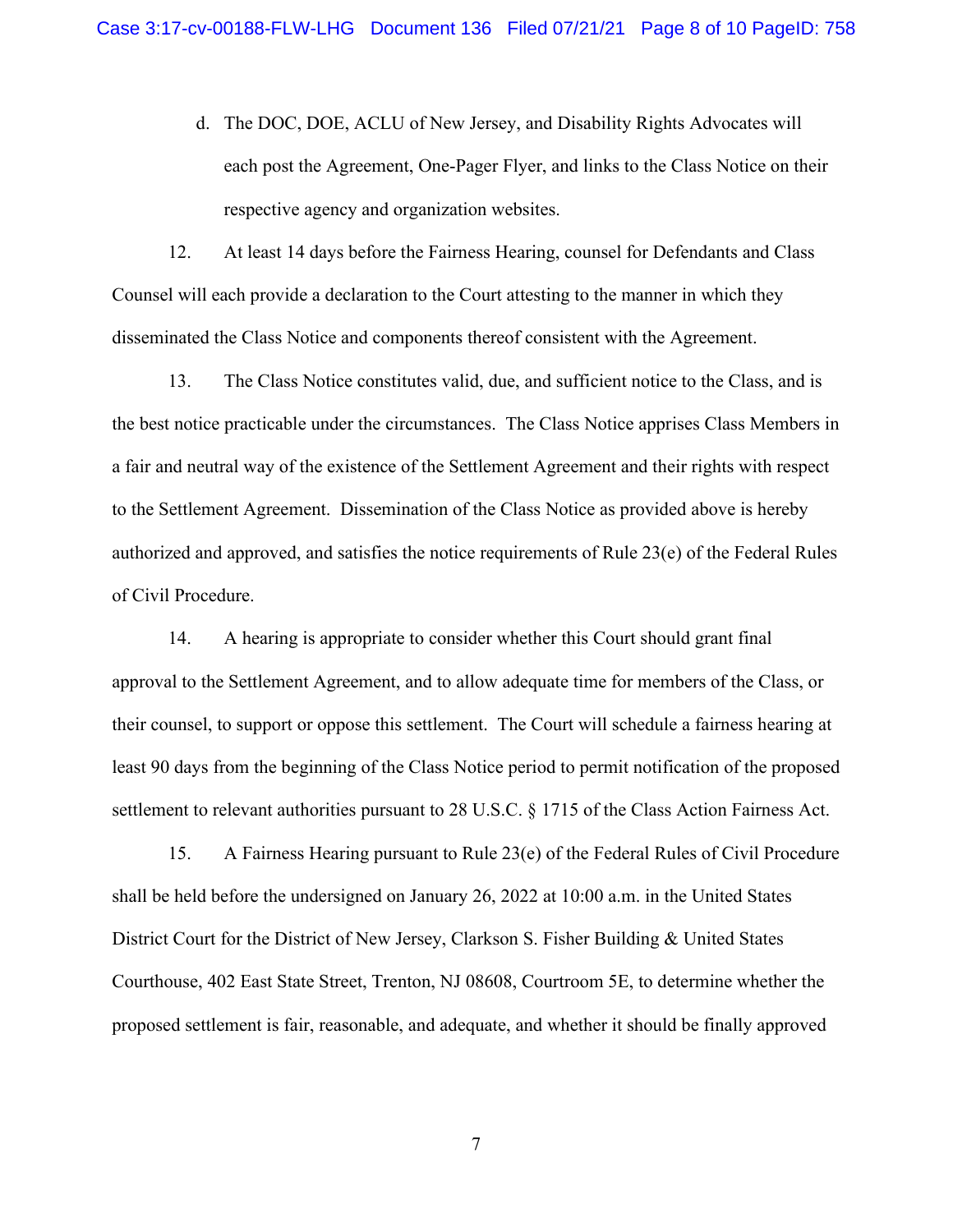## Case 3:17-cv-00188-FLW-LHG Document 136 Filed 07/21/21 Page 9 of 10 PageID: 759

by the Court. The hearing may be continued from time to time without further notice. The Fairness Hearing may be held remotely.

16. By December 17, 2021, counsel for Defendants and Class Counsel will each provide a declaration to the Court attesting to the manner in which they disseminated the Class Notice consistent with the Proposed Agreement.

17. Any member of the Class may enter an appearance on his or her own behalf in this action through that Class Member's own attorney (at their own expense) but need not do so. Class Members who do not enter appearances through their own attorneys will be represented by Class Counsel.

18. Any member of the Class may object to the proposed Settlement Agreement. Any member of the Class who wishes to object must do so in writing, and all objections must be received by Plaintiffs' Counsel no later than November 22, 2021 at the address listed in the Full Notice.

19. Any Class Member who fails to properly and timely file and serve objections or comments shall be foreclosed from objecting to the Stipulation of Settlement, unless otherwise ordered by the Court. Any member of the Class may also request permission to speak at the Fairness Hearing by submitting a request in writing as outlined above, postmarked by this same deadline.

20. Class Counsel and counsel for Defendants will respond to any timely filed objections not later than December 17, 2021.

21. Plaintiffs will file their Motion for Final Approval of Settlement no later than December 17, 2021.